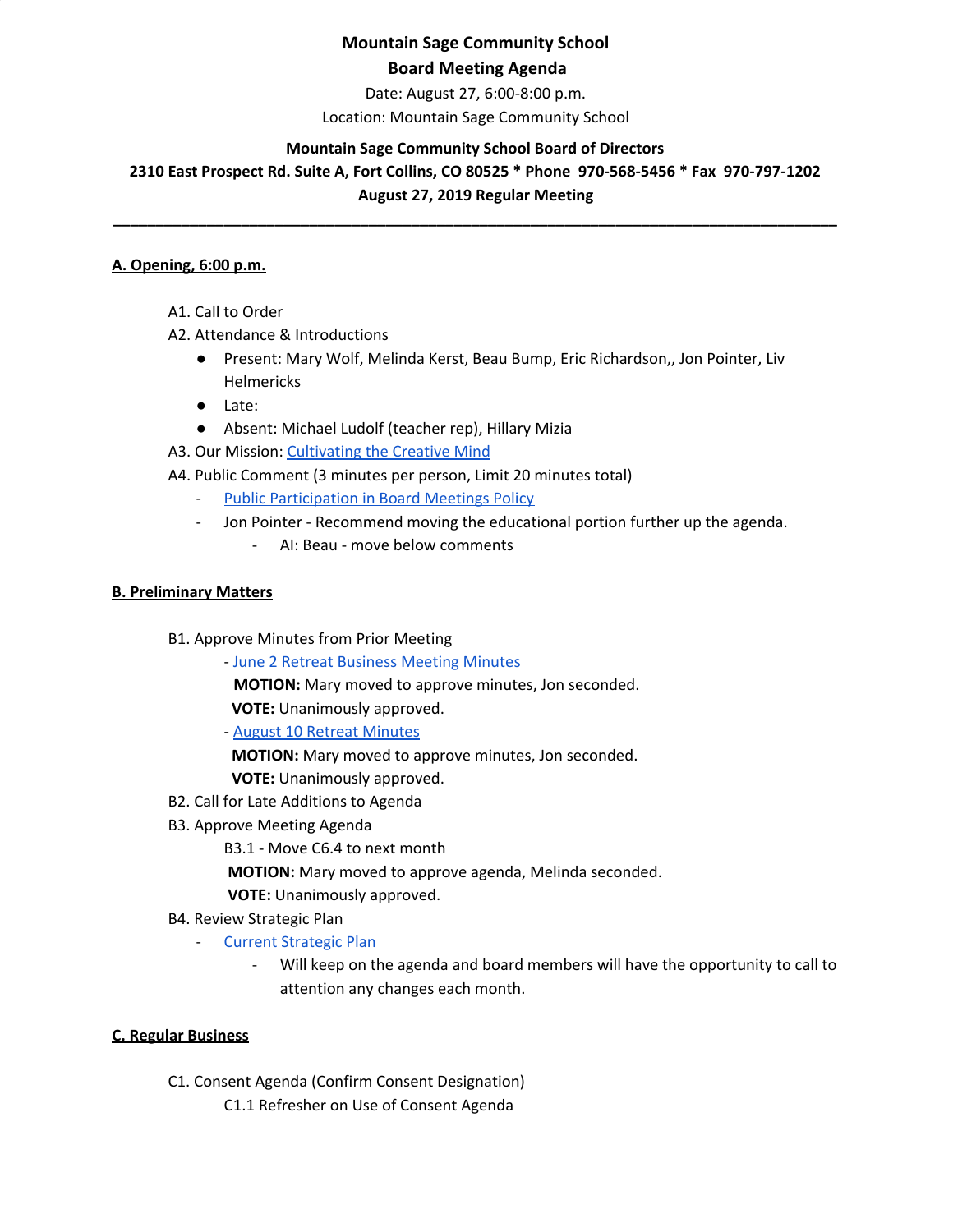Date: August 27, 6:00-8:00 p.m.

Location: Mountain Sage Community School

- Jon reminder to use properly, in that the only question asked regarding the consent agenda is whether anything needs to be pulled out of the consent agenda before approval. No discussion of why. It can be placed lower in the agenda.
- **AI:** Eric Add comment for moving to C3.5
- C1.2 School Policy Review -- set schedule for year -- guidance from Jon
	- **AI:** Eric Provide a time and effort estimate to update the School policies with their adoption, approval dates, by Sept. Meeting.
	- **AI:** Beau Schedule upcoming work session drive clean-up/organization
	- Consideration for future work session review all policies that can be approved on the consent agenda without change vs. those that may need revising.

C1.3 Director review materials for September meeting -- Beau to comment

- Beau is working with Cyril to wrap-up last years review
- **AI:** Beau Review entire process
- C2. School Director's Report -- Liv

C2.1 Facility/Staff Update

- C2.1.1 Work week sessions
	- Alliance for Public Waldorf [Education](http://www.allianceforpublicwaldorfeducation.org/) use as a baseline to compare to MSCS, their seven core principles for public Waldorf education.
	- Restorative Justice talking circles with John Star
	- Covered a lot of topics in the week leading up to school
- C2.1.2 Enrollment
	- On track
	- High demand for Kindergarten
	- MSCS discussions with River Song which has a Kindergarten class this year which aligns nicely for next year 1st grade.
- C2.1.3 Facilities changes impact on staff and students
	- New seats
	- New security door
- C2.1.4 New staff
	- 11 new staff members this year (25%). Great new group of people.
	- Admin structure is filling out
	- Staff member dedicated to behavior is really helping
- C2.1.5 New organizational structures, processes, & procedures
	- Jon question, website still shows the 2018-19 parent handbook. Liv says this is being worked on.
- C2.1.6 Deepening our Waldorf Roots
	- To be able to be called a "Public Waldorf School" requires an investment. We are moving in the right direction with education. This is something to be explored further.
- C2.1.7 **100th Year Anniversary of Waldorf Education, 9/19**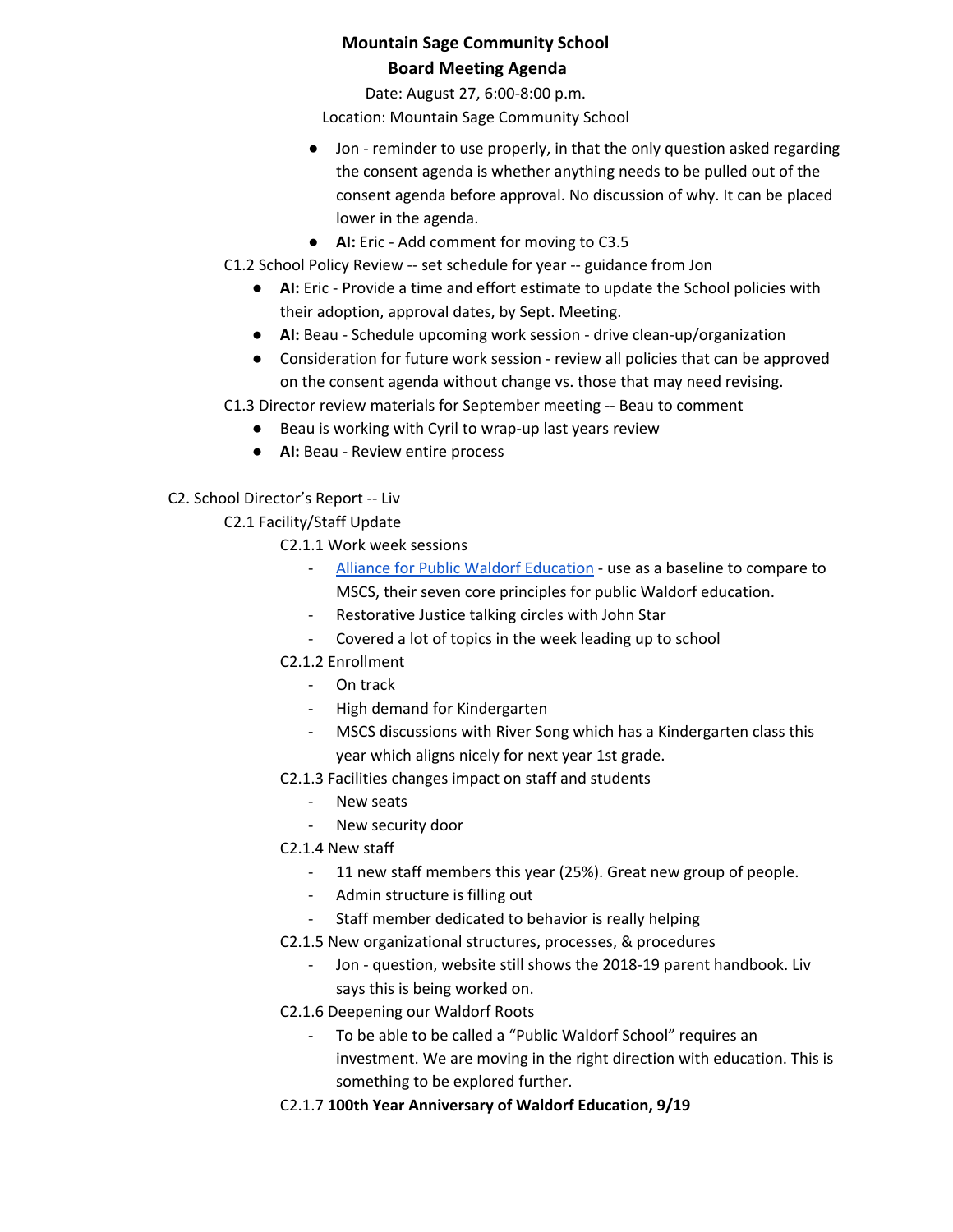Date: August 27, 6:00-8:00 p.m.

Location: Mountain Sage Community School

- Still sending and receiving postcards
- C2.2 Assessments
	- C2.2.1 Spring 2019 CMAS Results, SPF Soon to Come
		- **- We are still a "Performance" school**
		- Participation was high
		- **AI:** Beau Sign accreditation agreement
	- C2.2.2 Local Assessments (Aimsweb 2.0 new to MSCS this year)
		- Will be participating with Aimsweb (a simple and short benchmark) this year. It is now computerized for grades 3 and above. For those students that don't need help it is a small investment, but it can provide good supporting evidence for those that do need help and help identify needs sooner.
- C2.3 Collaborating with PSD
	- C2.3.1 PSD Principal Meetings begin 8/27
		- Mill Levy Override initiative in the works for inclusion in the next ballot for additional funding earmarked for salaries only. PSD has a page
		- Making sure everyone is familiar with the Fair Campaign Practices Act.
		- New Human Growth and Development program
	- C2.3.2 October 29<sup>th</sup> for PSD Crisis Prevention and Response Conference
		- Safety committee will be going.

### C3. Committee Updates

- C3.1 Finance Committee Update -- Mary
	- C3.1.1 MSCS Balance Sheet 6 June [2019.pdf](https://drive.google.com/file/d/0BwYnvoGpYgfKc1NNSFBNeHBnRXRIdHV5LXQ1MFVLeFEzbjNJ/view?usp=sharing)
	- C3.1.2 MSCS Income [Statement](https://drive.google.com/file/d/0BwYnvoGpYgfKMTBfT05mRjVHZGQzcHNURTcyYXpjWXJ4ZzBN/view?usp=sharing) 6 June 2019.pdf
	- Audit has begun with John Cutler and Associates
		- Recommendation of a fiduciary account that can help
	- **AI:** Mary Updated financial statements at September meeting with normal metric sheet
	- **AI:** Mary Provide finance committee report (simple format, paragraph or bullet items)
- C3.2 Facilities Committee Update -- Jon
	- Liv Need to consider a crosswalk to help with traffic during pick-up/drop-off
	- New rocks paid for MSCS paid for labor
	- New folder in Board documents for Facilities: MSCS Gov Facilities
	- New planning document based on trade study where we can leverage data we have to make and record informed decisions around needs.
	- AI: Jon- Provide Facilities Committee report as separate linked report (simple format, paragraph, or bullet items)

C3.3 Fund Development Committee Update -- Eric

AI: Hillary - Provide Fund Development Committee report as separate linked report (simple format, paragraph, or bullet items)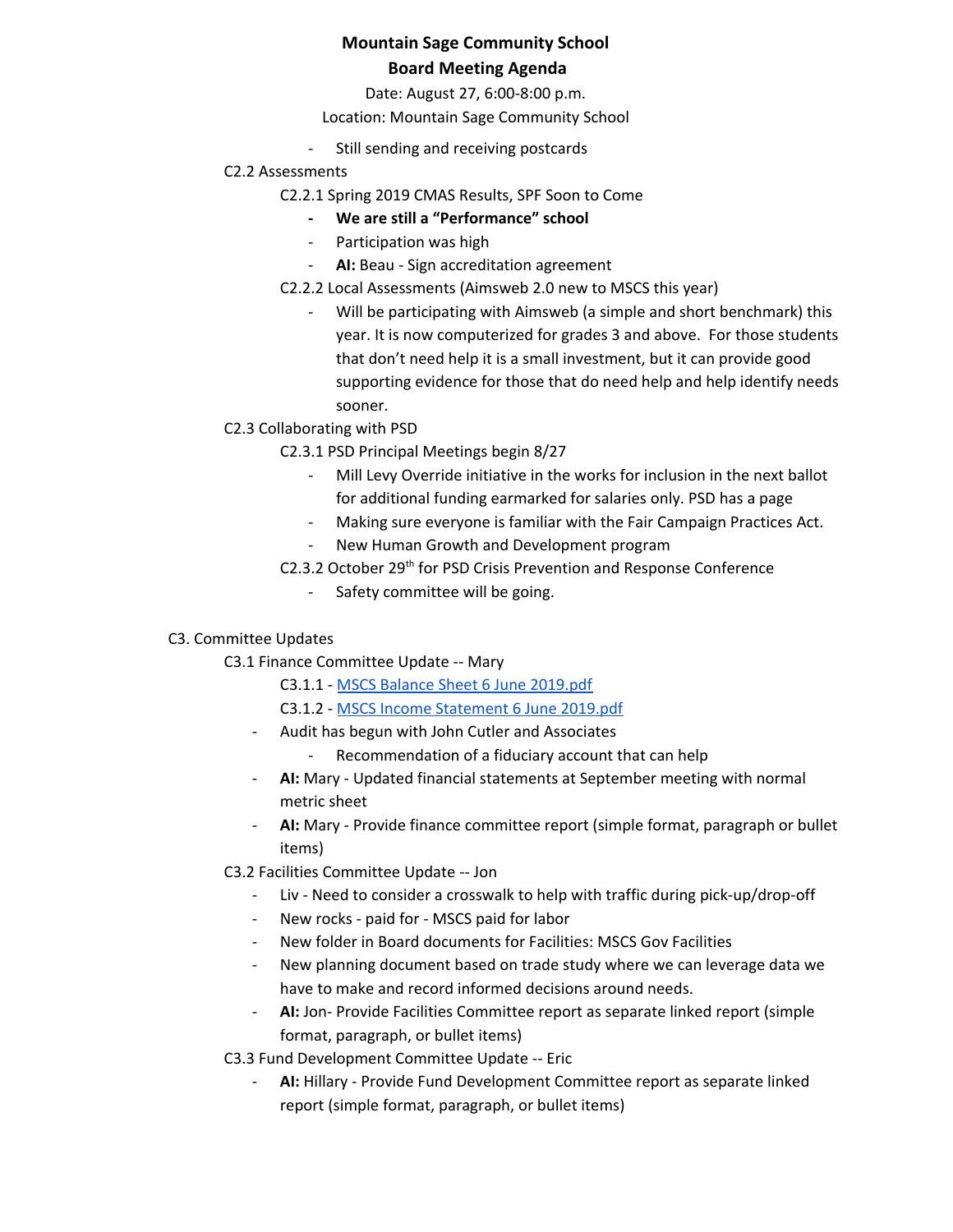Date: August 27, 6:00-8:00 p.m.

Location: Mountain Sage Community School

- Will meet on September 3rd.
- C3.4 School Accountability Committee Update -- Melinda
- C3.5 Board Logistics Committee Update -- Melinda
	- Sent out meeting schedule Board members need to choose their rotation
	- New dry-erase sign created will be located in the Board mail pocket for board member setting up to place on front door.
	- First announcement about needs for Board Election to be included in message from the president

C4. Items of the Month (from Board [calendar\)](https://docs.google.com/document/d/12S6s-qevYMsnj8Cr2yw6uMO7S7hL3gz2oKvXZk5ZndQ/edit)

- C4.1 *"Review Annual Board Member [Agreement](https://docs.google.com/document/d/1f6elj5bnQttIrJOPn2ZzBBbBHHvJk2Kn3kGwIwJ7uYs/edit?usp=sharing)s and Sign for Upcoming Year"*
- C4.2 "*Review Director Goals and Plans and Follow Up*" (Board)
- C4.3 "*Begin Recruitment of Potential Board Members via Announcements*" (Logistics)
- C4.4 "*Review Board Election Related Documents on Website for Accuracy*" (Logistics)
	- By September we need to determine the number of board members to elected in next election.
- C4.5 "*Annual Independent Audit Begins (July)*" (Finance)
- C4.6 "*Review all school policies by first board meeting and confirm that they are up to date. Identify those items that will require full board approval.*" (Secretary)
	- By September meeting will identify

### C5. Scheduling Matters

C5.1 Working Session Topics, Personnel (September 10)

- August Business Meeting Loose Ends
- Beau/Eric on Drive and Agendas/Minutes Process
- C5.2 Board Member Attendance at September/October Events
	- Harvest Festival Sept. 28th Sat. Plan to be there: Beau, Eric, Mary
	- Planned absences:
		- Melinda Oct. Board Meetings

### C6. Miscellaneous

C6.1 Director review process -- Beau to review for September 24 Board Meeting

- Board Process: Director [Evaluation](https://docs.google.com/document/d/1UdgmXYE3posfh2bNuV6KAWxQvELogqQaY_AxWWZ-ydc/edit)
- **AI:** Beau Review by next board meeting
- C6.2 Bylaws Amendment Status and Discussion -- Beau
	- [Amendments](https://docs.google.com/document/d/18ly5zagJlFNgmPl4aDgzbKXqnwaEYzV4FFlG1qisgX8/edit) to Bylaws
	- **AI:** Beau Will review to get everything prepared as an agenda item and link to the documents as needed for Sept. meeting.
- C6.3 President's Welcome-Back Letter to Community -- Beau
	- Discussion; reference past letters; solicit input from Board
		- Board election
		- Town Hall mark your calendar